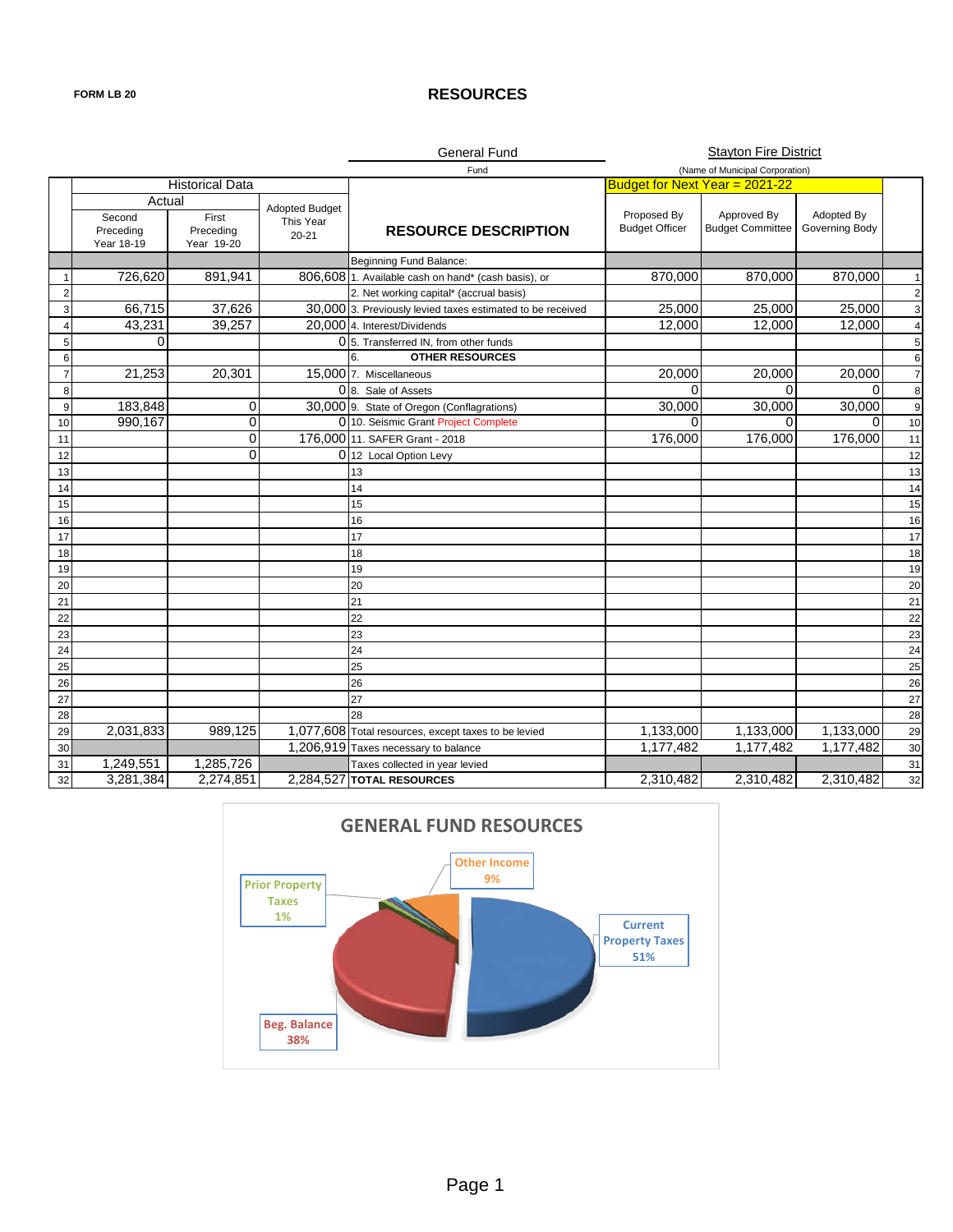### **FORM LB-31 DETAILED EXPENDITURES** Fire Services Organizational Unit- **General Fund**

**Stayton Fire District** 

|                 |            |                        |                    | Name of Organizational Unit - Fund      |                      |        | Name of Municipal Corporation |                                |            |                |
|-----------------|------------|------------------------|--------------------|-----------------------------------------|----------------------|--------|-------------------------------|--------------------------------|------------|----------------|
|                 |            | <b>Historical Data</b> |                    |                                         |                      |        |                               | Budget for Next Year = 2021-22 |            |                |
|                 | Actual     |                        | Adopted            |                                         |                      |        | Proposed By                   | Approved By                    | Adopted By |                |
|                 | Second     | First                  | <b>Budget This</b> | <b>EXPENDITURE DISCRIPTION</b>          | # of                 |        | <b>Budget</b>                 | <b>Budget</b>                  | Governing  |                |
|                 | Preceding  | Preceding              | Year<br>$20 - 21$  |                                         | <b>Employ</b><br>ees | Range* | Officer                       | Committee                      | Body       |                |
|                 | Year 18-19 | Year 19-20             |                    |                                         |                      |        |                               |                                |            |                |
|                 |            |                        |                    | <b>PERSONNEL SERVICES</b>               |                      |        |                               |                                |            | $\mathbf{1}$   |
| $\overline{c}$  | 0          | 0                      | 1,000              | 2. Unemployment Expense                 |                      |        | 1,000                         | 1,000                          | 1,000      | $\overline{2}$ |
| $\overline{3}$  |            |                        |                    | 3. Salaries                             |                      |        |                               |                                |            | 3              |
| $\overline{4}$  | 125,234    | 125,163                | 120,626 4.         | Fire Chief                              |                      |        | 123.642                       | 123,642                        | 123,642    | $\overline{4}$ |
| 5               | 94,847     | 94,847                 | 98,678 5.          | <b>Assistant Chief</b>                  |                      |        | 106,203                       | 106,203                        | 106,203    | 5              |
| 6               | 59,267     | 59,267                 | 66,400 6.          | <b>Administrative Assistant</b>         |                      |        | 68,060                        | 68,060                         | 68,060     | 6              |
| $\overline{7}$  | 60,221     | 61,426                 | 66,770 7.          | FF/EMT/Mechanic                         |                      |        | 67,271                        | 67,271                         | 67,271     | $\overline{7}$ |
| 8               | 62,230     | 62,230                 | 66,650             | $\vert$ 8.<br>FF/EMT/IMS                |                      |        | 71,731                        | 71,731                         | 71,731     | 8              |
| 9               | 53,757     | 56,221                 | 60,453             | <b>I</b> 9.<br>FF/EMT/Facilities        |                      |        | 60,907                        | 60,907                         | 60,907     | 9              |
| 10              | 0          | 17,771                 | 37,222             | 10.<br>Recruiter                        |                      |        | 39,550                        | 39,550                         | 39,550     | 10             |
| 11              | $\Omega$   | 0                      |                    | $0 \mid 11.$<br>FF/EMT                  | $\Omega$             |        | $\Omega$                      | $\Omega$                       | 0          | 11             |
| 12              | 6,797      | 9,437                  | 12,000             | 12.<br><b>Workers Comp</b>              |                      |        | 12,000                        | 12.000                         | 12,000     | 12             |
| 13              | 44,138     | 42,282                 | 46,000             | 13.<br>Payroll Expense                  |                      |        | 53,000                        | 53,000                         | 53,000     | 13             |
| 14              | 22,150     | 28,502                 | 32,000             | 14.<br>Part time help                   |                      |        | 32,000                        | 32,000                         | 32,000     | 14             |
| 15              | 94,812     | 103,947                | 115,605            | 15.<br>Health Insurance                 |                      |        | 115,605                       | 115,605                        | 115,605    | 15             |
| 16              | 148,459    | 157,692                | 187,000            | 16.<br><b>PERS</b>                      |                      |        | 187,000                       | 187,000                        | 187,000    | 16             |
| $\overline{17}$ | 72,665     | 0                      | 30,000             | 17.<br>Mobilization - Personnel         |                      |        | 30.000                        | 30,000                         | 30,000     | 17             |
| 18              | 2,766      | 602                    | 5,000              | 18.<br>Overtime                         |                      |        | 7,000                         | 7,000                          | 7,000      | 18             |
| 19              | 19,680     | 19,080                 | 21,300             | 19.<br><b>Duty Officer Stipends</b>     |                      |        | 21,300                        | 21,300                         | 21,300     | 19             |
| 20              | 33,995     | 36,000                 | 38,000             | 20.<br><b>Volunteer Points</b>          |                      |        | 38,000                        | 38,000                         | 38,000     | 20             |
| 21              | 1,000      | 0                      | 2,000              | 21.<br>Volunteer Wage Loss/ Incentives  |                      |        | 2,000                         | 2,000                          | 2,000      | 21             |
| 22              |            | 0                      | 6,000              | 22.<br>Volunteer Resident Reimbursement |                      |        | 6,000                         | 6,000                          | 6,000      | 22             |
| 23              | 855        | 990                    | 900                | 23.<br>Director Stipends/Per diem       |                      |        | 900                           | 900                            | 900        | 23             |
| 24              |            |                        |                    | 24                                      |                      |        |                               |                                |            | 24             |
| 25              |            |                        |                    | 25                                      |                      |        |                               |                                |            | 25             |
| 26              |            |                        |                    | 26                                      |                      |        |                               |                                |            | 26             |
| $\overline{27}$ |            |                        |                    | 27                                      |                      |        |                               |                                |            | 27             |
| 28              |            |                        |                    | 28                                      |                      |        |                               |                                |            | 28             |
| 29              |            |                        |                    | 29                                      |                      |        |                               |                                |            | 29             |
| 30              |            |                        |                    | 30                                      |                      |        |                               |                                |            | 30             |
| 31              | 902,873    | 875,457                | 1,013,604          | 31 TOTAL PERSONNEL SERVICES             |                      |        | 1,043,169                     | 1,043,169                      | 1,043,169  | 31             |
| 32              |            |                        |                    | 32 UNAPPROPRIATED ENDING FUND BALANCE   |                      |        |                               |                                |            | 32             |
| 33              | 902,873    | 875,457                | 1,013,604 33       | <b>TOTAL</b>                            |                      |        | 1,043,169                     | 1,043,169                      | 1,043,169  | 33             |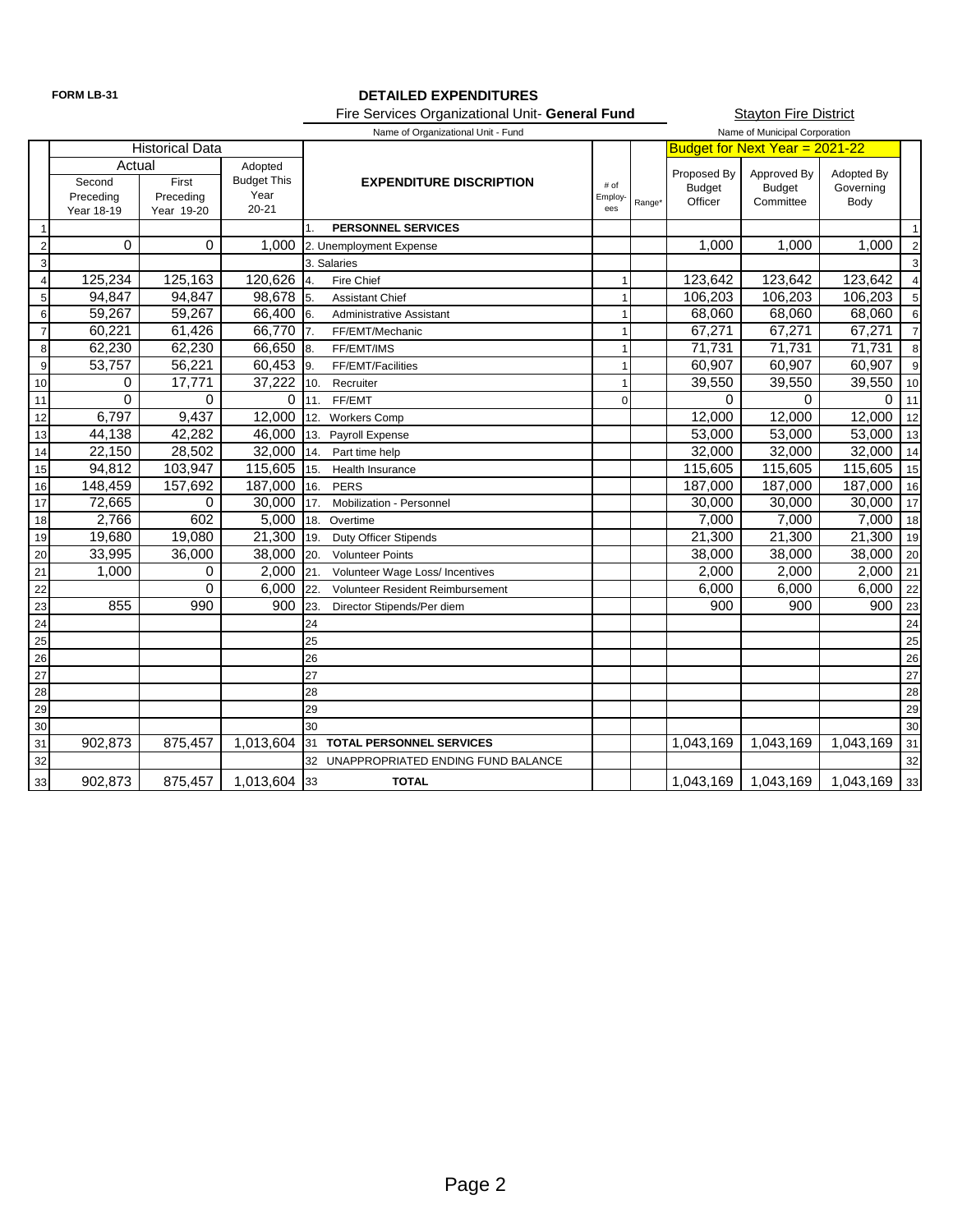# **FORM LB-31 DETAILED EXPENDITURES**

Stayton Fire District Fire Services Organizational Unit- **General Fund**

|                |            |                        |                    | Name of Municipal Corporation<br>Name of Organizational Unit - Fund |                |        |                                |               |            |                |
|----------------|------------|------------------------|--------------------|---------------------------------------------------------------------|----------------|--------|--------------------------------|---------------|------------|----------------|
|                |            | <b>Historical Data</b> |                    |                                                                     |                |        | Budget for Next Year = 2021-22 |               |            |                |
|                |            | Actual                 | Adopted            |                                                                     |                |        |                                | Approved By   | Adopted By |                |
|                | Second     | First                  | <b>Budget This</b> | <b>EXPENDITURE DISCRIPTION</b>                                      | # of           |        | Proposed By                    | <b>Budget</b> | Governing  |                |
|                | Preceding  | Preceding              | Year 20-21         |                                                                     | Employ-<br>ees | Range* | <b>Budget Officer</b>          | Committee     | Body       |                |
| $\mathbf 1$    | Year 18-19 | Year 19-20             |                    | <b>MATERIALS AND SERVICES</b><br>1.                                 |                |        |                                |               |            | $\overline{1}$ |
| $\overline{2}$ | 5,905      | 2,972                  | 4,000              | 2. Radio                                                            |                |        | 4,000                          | 4,000         | 4.000      | $\overline{c}$ |
|                | 4,607      | 5,493                  |                    | 7.000 3. Custodial Services                                         |                |        | 7,000                          | 7,000         | 7.000      |                |
| $\overline{3}$ |            | 3,513                  |                    |                                                                     |                |        |                                | 3,500         | 3,500      | 3              |
| $\overline{4}$ | 2,400      |                        |                    | 3,500 4. Directors Training Expense                                 |                |        | 3,500                          |               |            | $\overline{4}$ |
| 5 <sup>1</sup> | 56,995     | 63,640                 | 71.400             | 5. Dispatch Fees                                                    |                |        | 75,000                         | 75,000        | 75,000     | 5              |
| 6              | $\Omega$   | 3,283                  |                    | 4,000 6. Election Expense                                           |                |        | 6,000                          | 6,000         | 6,000      | 6              |
| $\overline{7}$ | 2,879      | 2,271                  | 3,500              | 7. EMS Supplies                                                     |                |        | 3,500                          | 3,500         | 3,500      | $\overline{7}$ |
| 8              | 1,868      | 2,562                  | 5.500              | 8. Prevention                                                       |                |        | 5,500                          | 5,500         | 5,500      | 8              |
| 9              | 17,759     | 11,981                 | 24,000             | 9. Gasoline and Oil                                                 |                |        | 24,000                         | 24,000        | 24,000     | $9\,$          |
| 10             | 29,258     | 32,623                 | 37,900             | 10. General Liability & Fidelity Insurance                          |                |        | 37,900                         | 37,900        | 37,900     | $10$           |
| 11             | 13,973     | 3,562                  | 10.500             | 11. AD & D and Life Insurance                                       |                |        | 10,500                         | 10,500        | 10,500     | 11             |
| 12             | 8,813      | 7,860                  | 11.000             | 12. Legal / Audit Fees                                              |                |        | 11,000                         | 11,000        | 11,000     | 12             |
| 13             | $\Omega$   |                        | 1,200              | 13. Chaplaincy Service                                              |                |        | 1,200                          | 1,200         | 1,200      | 13             |
| 14             | 8,341      | 7,890                  | 15,000             | 14. Miscellaneous                                                   |                |        | 15,000                         | 15,000        | 15,000     | 14             |
| 15             | 8,061      | 9,561                  | 10,500             | 15. Office Supplies                                                 |                |        | 10,500                         | 10,500        | 10,500     | 15             |
| 16             | 7,028      | 34,986                 |                    | 135,515 16. Operational Supplies                                    |                |        | 151,615                        | 151,615       | 151,615    | 16             |
| 17             | 1,542      | 474                    |                    | 5,544 17. Medical Eval/Examinations                                 |                |        | 5,544                          | 5,544         | 5,544      | 17             |
| 18             | 30,143     | 26,204                 | 48,000             | 18. Apparatus Maintenance & Repair                                  |                |        | 48,000                         | 48,000        | 48,000     | 18             |
| 19             | 18,897     | 16,232                 | 45,500             | 19. Building Maintenance & Repair                                   |                |        | 59,000                         | 59,000        | 59,000     | 19             |
| 20             | 6,305      | 5,170                  | 13,000             | 20. Small Equipment Maintenance & Repair                            |                |        | 13,000                         | 13,000        | 13,000     | $20\,$         |
| 21             | 2,973      | $\overline{135}$       | 10,610             | 21 SCBA/Respiratory                                                 |                |        | 10,100                         | 10,100        | 10,100     | 21             |
| 22             | 5,765      | 7,033                  | 7,500              | 22. Subscriptions and Dues                                          |                |        | 7,500                          | 7,500         | 7,500      | 22             |
| 23             | 10,560     | 10,913                 | 13,000             | 23. Telephone Service                                               |                |        | 13,000                         | 13,000        | 13,000     | 23             |
| 24             | 24,912     | 14,938                 | 29,500             | 24. Training                                                        |                |        | 29,000                         | 29,000        | 29,000     | 24             |
| 25             | 310        | 1,050                  | 2,500              | 25. Uniforms                                                        |                |        | 2,500                          | 2,500         | 2,500      | 25             |
| 26             | 15,561     | 14,623                 | 18,000             | 26. Utilities - Electricity                                         |                |        | 18,000                         | 18,000        | 18,000     | 26             |
| 27             | 2,398      | 2,611                  | 3,000              | 27. Utilities - Sanitary Service                                    |                |        | 3,000                          | 3,000         | 3,000      | 27             |
| 28             | 6,212      | 4,922                  | 9,000              | 28. Utilities - Natural Gas                                         |                |        | 9,000                          | 9,000         | 9,000      | 28             |
| 29             | 3,276      | 4,006                  | 5,500              | 29. Utilities - Water / Sewer                                       |                |        | 5,500                          | 5,500         | 5,500      | 29             |
| 30             | 20,501     | 15,687                 | 89,005             | 30 Volunteer Service                                                |                |        | 94,529                         | 94,529        | 94,529     | 30             |
| 31             | 46,844     | 37,377                 | 60,600             | 31. Information Management System                                   |                |        | 75,000                         | 75,000        | 75,000     | 31             |
| 32             | 1,112      | 0                      | 1,000              | 32. Mobilization - Materials & Services                             |                |        | 1,000                          | 1,000         | 1,000      | 32             |
| 33             | 365,198    | 353,572                | 705,774            | 33 TOTAL MATERIALS & SERVICES                                       |                |        | 759,888                        | 759,888       | 759,888    | 33             |
| 34             |            |                        |                    | 34 UNAPPROPRIATED ENDING FUND BALANCE                               |                |        |                                |               |            | 34             |
| 35             | 365,198    | 353,572                | 705,774 35         | <b>TOTAL</b>                                                        |                |        | 759,888                        | 759,888       | 759,888    | 35             |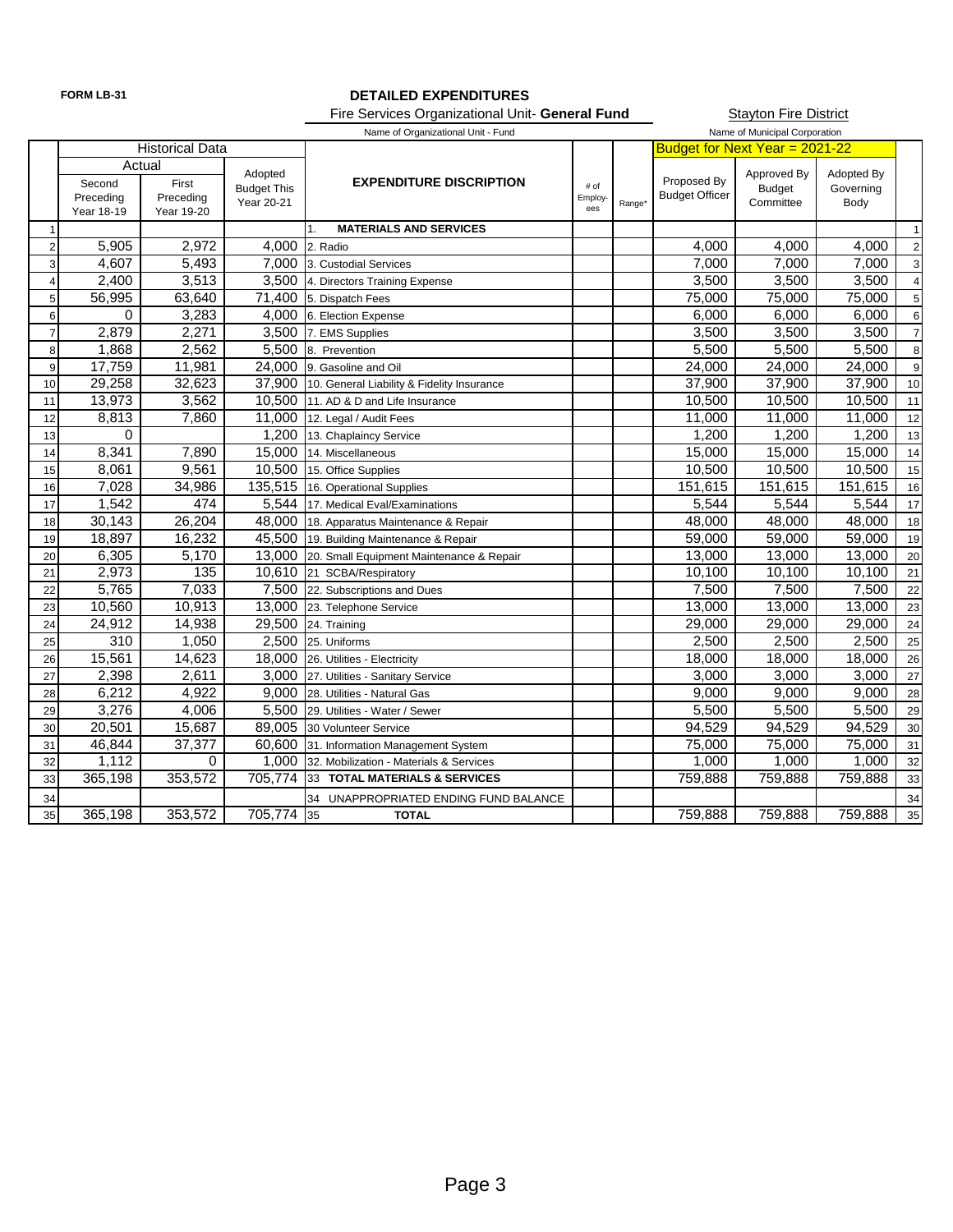### **FORM LB-31 DETAILED EXPENDITURES**

Fire Services Organizational Unit- **General Fund**

**Stayton Fire District** 

|                       |                                             |                                  |                                             | Name of Organizational Unit - Fund         |                           |        |                                      | Name of Municipal Corporation             |                                 |                |
|-----------------------|---------------------------------------------|----------------------------------|---------------------------------------------|--------------------------------------------|---------------------------|--------|--------------------------------------|-------------------------------------------|---------------------------------|----------------|
|                       |                                             | <b>Historical Data</b>           |                                             |                                            |                           |        | Budget for Next Year = 2021-22       |                                           |                                 |                |
|                       | Actual<br>Second<br>Preceding<br>Year 18-19 | First<br>Preceding<br>Year 19-20 | Adopted<br><b>Budget This</b><br>Year 20-21 | <b>EXPENDITURE DISCRIPTION</b>             | $\#$ of<br>Employ-<br>ees | Range* | Proposed By<br><b>Budget Officer</b> | Approved By<br><b>Budget</b><br>Committee | Adopted By<br>Governing<br>Body |                |
| $\overline{1}$        |                                             |                                  |                                             | 1. CAPITAL OUTLAY                          |                           |        |                                      |                                           |                                 | $\overline{1}$ |
| $\overline{2}$        | 1,007,063                                   | 8,579                            | 51,149                                      | 2. Capital Outlay                          |                           |        | 37,225                               | 37,225                                    | 37,225                          | $\overline{2}$ |
| 3                     | 1,007,063                                   | 8,579                            | 51,149                                      | 3. TOTAL CAPITAL OUTLAY                    |                           |        | 37,225                               | 37,225                                    | 37,225                          | 3              |
| $\overline{4}$        |                                             |                                  |                                             |                                            |                           |        |                                      |                                           |                                 | $\overline{4}$ |
| 5                     |                                             |                                  |                                             | 5 TRANSFERS                                |                           |        |                                      |                                           |                                 | 5              |
| $\,6$                 | 20,000                                      | 25,000                           | 45,000                                      | 6<br>Apparatus Fund                        |                           |        | 30,000                               | 30,000                                    | 30,000                          | 6              |
| $\overline{7}$        | 5,200                                       | 12,898                           | 5,500                                       | Length of Service Fund                     |                           |        | $\Omega$                             | $\Omega$                                  | 0                               | $\overline{7}$ |
| 8                     | 23,000                                      | 32,000                           | 30,000                                      | 8<br><b>Building Fund</b>                  |                           |        | 12,000                               | 12,000                                    | 12,000                          | 8              |
| $\overline{9}$        | 20,000                                      | 51,114                           | 50,000                                      | <b>Equipment Fund</b><br>9                 |                           |        | 35,000                               | 35,000                                    | 35,000                          | 9              |
| 10                    | 15,000                                      | 55,000                           | 53,500                                      | 10. Personnel Reserve Fund                 |                           |        | 63.200                               | 63,200                                    | 63,200                          | 10             |
| 11                    | 83,200                                      | 176,012                          | 184,000                                     | <b>11 TOTAL TRANSFERS</b>                  |                           |        | 140,200                              | 140,200                                   | 140,200                         | 11             |
| 12                    |                                             |                                  |                                             | 12                                         |                           |        |                                      |                                           |                                 | 12             |
| 13                    | 0                                           | 0                                | 30,000                                      | 13<br>OPERATING CONTINGENCY                |                           |        | 30,000                               | 30,000                                    | 30,000                          | 13             |
| 14                    |                                             |                                  |                                             | 14                                         |                           |        |                                      |                                           |                                 | 14             |
| 15                    |                                             |                                  |                                             | 15                                         |                           |        |                                      |                                           |                                 | 15             |
| 16                    |                                             |                                  |                                             | 16                                         |                           |        |                                      |                                           |                                 | 16             |
| 17                    |                                             |                                  |                                             | 17                                         |                           |        |                                      |                                           |                                 | 17             |
| 18                    |                                             |                                  |                                             | 18                                         |                           |        |                                      |                                           |                                 | 18             |
| 19                    |                                             |                                  |                                             | 19                                         |                           |        |                                      |                                           |                                 | 19             |
| 20                    |                                             |                                  |                                             | 20                                         |                           |        |                                      |                                           |                                 | 20             |
| 21                    |                                             |                                  |                                             | 21                                         |                           |        |                                      |                                           |                                 | 21             |
| 22                    |                                             |                                  |                                             | 22                                         |                           |        |                                      |                                           |                                 | 22             |
| 23                    |                                             |                                  |                                             | 23                                         |                           |        |                                      |                                           |                                 | 23             |
| 24                    |                                             |                                  |                                             | 24                                         |                           |        |                                      |                                           |                                 | 24             |
| 25                    |                                             |                                  |                                             | 25<br>26                                   |                           |        |                                      |                                           |                                 | 25             |
| $\overline{26}$<br>27 |                                             |                                  |                                             | 27                                         |                           |        |                                      |                                           |                                 | 26             |
|                       |                                             |                                  |                                             | 28                                         |                           |        |                                      |                                           |                                 | 27             |
| 28                    |                                             |                                  |                                             | 29                                         |                           |        |                                      |                                           |                                 | 28             |
| 29<br>30              | 902,873                                     | 875,457                          | 1,013,604                                   | 30. PERSONNEL SERVICES (Brought Forward)   |                           |        | 1,043,169                            | 1,043,169                                 | 1,043,169                       | 29<br>30       |
| 31                    | 365,198                                     | 353,572                          | 705,774                                     | 31. MATERIALS & SERVICES (Brought Forward) |                           |        | 759,888                              | 759,888                                   | 759,888                         | 31             |
| 32                    | 2,358,333                                   | 1,413,620                        | 1,984,527                                   | 32 TOTAL EXPENDITURES                      |                           |        | 2,010,482                            | 2,010,482                                 | 2,010,482                       | 32             |
| 33                    |                                             |                                  | 300,000                                     | 33 UNAPPROPRIATED ENDING FUND BALANCE      |                           |        | 300,000                              | 300,000                                   | 300,000                         | 33             |
| 34                    | 2,358,333                                   | 1,413,620                        | 2,284,527                                   | 34<br><b>TOTAL</b>                         |                           |        | 2,310,482                            | 2,310,482                                 | 2,310,482                       | 34             |
|                       |                                             |                                  |                                             |                                            |                           |        |                                      |                                           |                                 |                |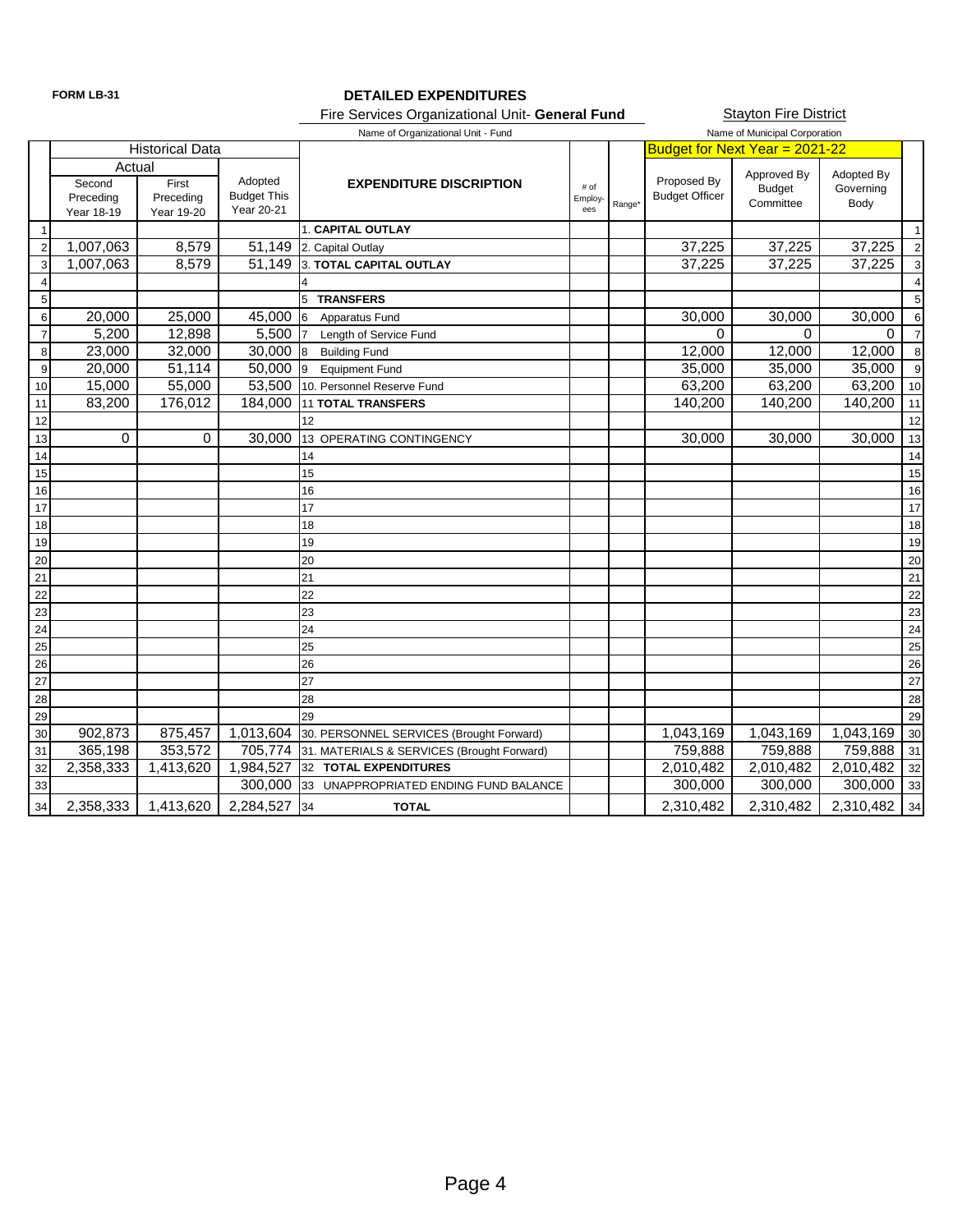This fund is authorized by ORS 280.100 and is established by resolution/ordinance number 2014-01 on 02-10-2014 for the following specified purpose: Reserve Fund for Equipment and Apparatus.

### Form LB-11 **RESERVE FUND RESOURCES AND REQUIREMENTS**

Year this reserve fund will be reviewed to be continued or abolished. Date can not be more than 10 years after establishment. Review Year 2024

### Apparatus Fund Stayton Fire District

|                         |                                             |                                  |                                             | Fund                                                    |                                      | Name of Municipal Corporation             |                              |                |
|-------------------------|---------------------------------------------|----------------------------------|---------------------------------------------|---------------------------------------------------------|--------------------------------------|-------------------------------------------|------------------------------|----------------|
|                         |                                             | <b>Historical Data</b>           |                                             |                                                         | Budget for Next Year = 2021-22       |                                           |                              |                |
|                         | Actual<br>Second<br>Preceding<br>Year 18-19 | First<br>Preceding<br>Year 19-20 | Adopted<br><b>Budget This</b><br>Year 20-21 | <b>DESCRIPTION</b><br><b>RESOURCES AND REQUIREMENTS</b> | Proposed By<br><b>Budget Officer</b> | Approved By<br><b>Budget</b><br>Committee | Adopted By<br>Governing Body |                |
|                         |                                             |                                  |                                             | <b>RESOURCES</b>                                        |                                      |                                           |                              |                |
| $\mathbf{1}$            | 105,321                                     | 125,321                          | 150,321                                     | 1. Cash on hand (cash basis), or                        | 119,199                              | 119,199                                   | 119,199                      |                |
| $\overline{2}$          |                                             |                                  |                                             | 2. Working capital (accrual basis)                      |                                      |                                           |                              | $\overline{2}$ |
| 3                       |                                             |                                  |                                             | 3. Previously levied taxes estimated to be received     |                                      |                                           |                              | 3              |
| 4                       |                                             |                                  |                                             | 4. Interest                                             |                                      |                                           |                              | $\overline{4}$ |
| 5                       | 20,000                                      | 25,000                           | 45,000                                      | 5. Transferred from other funds                         | 30,000                               | 30,000                                    | 30,000                       | 5              |
| 6                       |                                             |                                  |                                             |                                                         |                                      |                                           |                              | 6              |
| $\overline{7}$          |                                             |                                  |                                             |                                                         |                                      |                                           |                              | $\overline{7}$ |
| 8                       |                                             |                                  |                                             |                                                         |                                      |                                           |                              | 8              |
| 9                       | 125,321                                     | 150,321                          | 195,321 9.                                  | Total Resources, Except Taxes to be Levied              | 149,199                              | 149,199                                   | 149,199                      | 9              |
| 10                      |                                             |                                  |                                             | 0 10. Taxes estimated to be received                    |                                      |                                           |                              | 10             |
| 11                      | 0                                           | $\Omega$                         |                                             | 11. Taxes Collected in Year Levied                      |                                      |                                           |                              | 11             |
| 12                      | 125,321                                     | 150,321                          |                                             | 195,321 12. TOTAL RESOURCES                             | 149,199                              | 149,199                                   | 149,199 12                   |                |
|                         |                                             |                                  |                                             | REQUIREMENTS by Organizational Unit**                   |                                      |                                           |                              |                |
| 1                       | $\mathbf 0$                                 | 52,152                           |                                             | 195,321 1. Capital Outlay                               | 149,199                              | 149,199                                   | 149,199                      | $\overline{1}$ |
| $\overline{\mathbf{c}}$ |                                             |                                  |                                             |                                                         |                                      |                                           |                              | $\overline{2}$ |
| 3                       |                                             |                                  |                                             | 3                                                       |                                      |                                           |                              | 3              |
| 4                       |                                             |                                  |                                             | 4                                                       |                                      |                                           |                              | $\overline{4}$ |
| 5                       |                                             |                                  |                                             | 5                                                       |                                      |                                           |                              | 5              |
| 6                       |                                             |                                  |                                             | 6                                                       |                                      |                                           |                              | 6              |
| $\overline{7}$          |                                             |                                  |                                             | 7                                                       |                                      |                                           |                              | 7              |
| 8                       |                                             |                                  |                                             | 8                                                       |                                      |                                           |                              | 8              |
| 9                       |                                             |                                  |                                             | 9                                                       |                                      |                                           |                              | 9              |
| 10                      |                                             |                                  |                                             | 10<br>11                                                |                                      |                                           |                              | 10             |
| 11<br>12                |                                             |                                  |                                             | 12                                                      |                                      |                                           |                              | 11<br>12       |
| 13                      |                                             |                                  |                                             | 13                                                      |                                      |                                           |                              | 13             |
| 14                      |                                             |                                  |                                             | 14                                                      |                                      |                                           |                              | 14             |
| 15                      |                                             |                                  |                                             | 15 Ending balance (prior years)                         |                                      |                                           |                              | 15             |
| 16                      | 125,321                                     | 98,169                           |                                             | 16. RESERVED FOR FUTURE EXPENDITURE                     |                                      |                                           |                              | 16             |
|                         |                                             |                                  |                                             |                                                         |                                      |                                           |                              |                |
| 17                      | 125,321                                     | 150,321                          | 195,321                                     | <b>17. TOTAL REQUIREMENTS</b>                           | 149,199                              | 149,199                                   | 149,199 17                   |                |
|                         |                                             |                                  |                                             | ** Fire Services Organizational Unit                    |                                      |                                           |                              |                |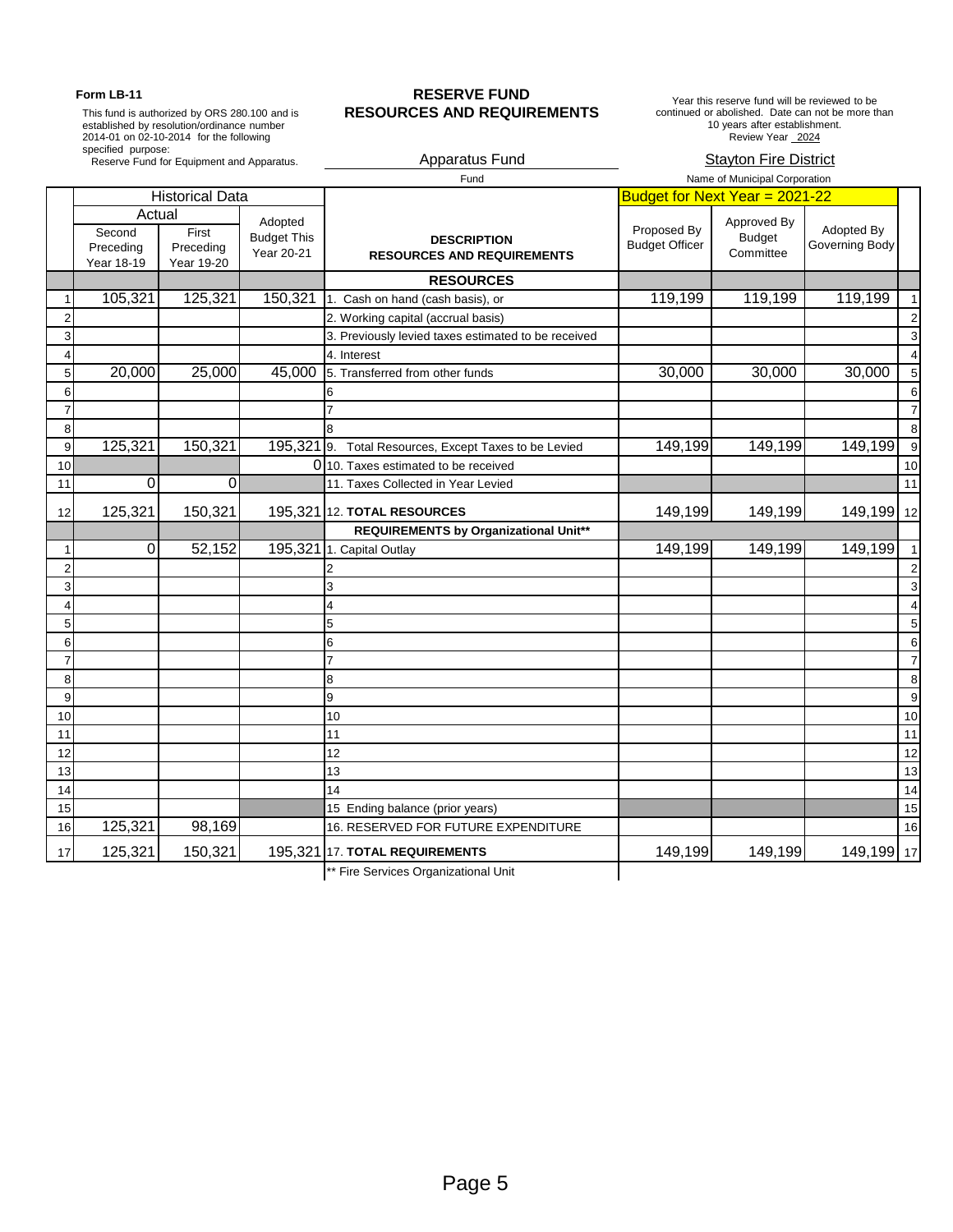This fund is authorized by ORS 280.100 and is<br>established by resolution/ordinance number 2012-06<br>on 5/14/12 for the following specified purpose: Length<br>of Service Bonus for Volunteer Firefighters.

### Form LB-11 **RESERVE FUND RESOURCES AND REQUIREMENTS**

Year this reserve fund will be reviewed to be<br>continued or abolished. Date can not be more than<br>10 years after establishment. Review Year 2022

# Length of Service Fund Stayton Fire District

|                |                                             |                                  |                                             | ** Fire Services Organizational Unit<br>Name of Municipal Corporation |                                      |                                        |                              |                |
|----------------|---------------------------------------------|----------------------------------|---------------------------------------------|-----------------------------------------------------------------------|--------------------------------------|----------------------------------------|------------------------------|----------------|
|                |                                             | <b>Historical Data</b>           |                                             |                                                                       |                                      | Budget for Next Year = 2021-22         |                              |                |
|                | Actual<br>Second<br>Preceding<br>Year 18-19 | First<br>Preceding<br>Year 19-20 | Adopted<br><b>Budget This</b><br>Year 20-21 | <b>DESCRIPTION</b><br><b>RESOURCES AND REQUIREMENTS</b>               | Proposed By<br><b>Budget Officer</b> | Approved By<br><b>Budget Committee</b> | Adopted By<br>Governing Body |                |
|                |                                             |                                  |                                             | <b>RESOURCES</b>                                                      |                                      |                                        |                              |                |
|                | 24,802                                      | 24,188                           | 24,600                                      | 1. Cash on hand* (cash basis), or                                     | 30,100                               | 30,100                                 | 30,100                       | $\mathbf{1}$   |
| 2              |                                             |                                  |                                             | 2. Working capital* (accrual basis)                                   |                                      |                                        |                              | $\overline{2}$ |
| 3              |                                             |                                  |                                             | 3. Previously levied taxes estimated to be received                   |                                      |                                        |                              | 3              |
| 4              |                                             |                                  |                                             | 4. Interest                                                           |                                      |                                        |                              | $\overline{4}$ |
| 5              | 5,200                                       | 12,898                           | 5,500                                       | 5. Transferred from other funds                                       | $\Omega$                             | $\Omega$                               | $\mathbf 0$                  | 5              |
| 6              |                                             |                                  |                                             | 6 Donations                                                           |                                      |                                        |                              | 6              |
| $\overline{7}$ |                                             |                                  |                                             |                                                                       |                                      |                                        |                              | $\overline{7}$ |
| 8              |                                             |                                  |                                             |                                                                       |                                      |                                        |                              | 8              |
| 9              | 30,002                                      | 37,086                           | $30,100$ 9.                                 | Total Resources, Except Taxes to be Levied                            | 30,100                               | 30,100                                 | 30,100                       | 9              |
| 10             |                                             |                                  |                                             | 0 10. Taxes estimated to be received                                  |                                      |                                        |                              | 10             |
| 11             | $\Omega$                                    | $\Omega$                         |                                             | 11. Taxes Collected in Year Levied                                    |                                      |                                        |                              | 11             |
| 12             | 30,002                                      | 37,086                           |                                             | 30,100 12. TOTAL RESOURCES                                            | 30,100                               | 30,100                                 | $30,100$ 12                  |                |
|                |                                             |                                  |                                             | <b>REQUIREMENTS by Organizational Unit**</b>                          |                                      |                                        |                              |                |
| $\mathbf 1$    | 5,813                                       | 12,487                           | 30,100                                      | 1. Personnel Services                                                 | 30,100                               | 30,100                                 | 30,100                       | $\overline{1}$ |
| $\overline{2}$ |                                             |                                  |                                             | $\overline{2}$                                                        |                                      |                                        |                              | $\overline{2}$ |
| 3              |                                             |                                  |                                             | 3                                                                     |                                      |                                        |                              | 3              |
| $\overline{4}$ |                                             |                                  |                                             | 4                                                                     |                                      |                                        |                              | $\overline{4}$ |
| 5              |                                             |                                  |                                             | 5                                                                     |                                      |                                        |                              | 5              |
| 6              |                                             |                                  |                                             | 6                                                                     |                                      |                                        |                              | 6              |
| $\overline{7}$ |                                             |                                  |                                             | 7                                                                     |                                      |                                        |                              | $\overline{7}$ |
| 8              |                                             |                                  |                                             | 8                                                                     |                                      |                                        |                              | 8              |
| 9              |                                             |                                  |                                             | 9                                                                     |                                      |                                        |                              | 9              |
| 10             |                                             |                                  |                                             | 10                                                                    |                                      |                                        |                              | 10             |
| 11             |                                             |                                  |                                             | 11                                                                    |                                      |                                        |                              | 11             |
| 12             |                                             |                                  |                                             | 12                                                                    |                                      |                                        |                              | 12             |
| 13             |                                             |                                  |                                             | 13                                                                    |                                      |                                        |                              | 13             |
| 14             |                                             |                                  |                                             | 14                                                                    |                                      |                                        |                              | 14             |
| 15             | 24,189                                      | 24,599                           |                                             | 15 Ending balance (prior years)                                       |                                      |                                        |                              | 15             |
| 16             | $\Omega$                                    | 0                                |                                             | 0 16. RESERVED FOR FUTURE EXPENDITURE                                 | 0                                    | 0                                      | $\mathbf 0$                  | 16             |
| 17             | 30,002                                      | 37,086                           |                                             | 30,100 17. TOTAL REQUIREMENTS                                         | 30,100                               | 30,100                                 | $30,100$ 17                  |                |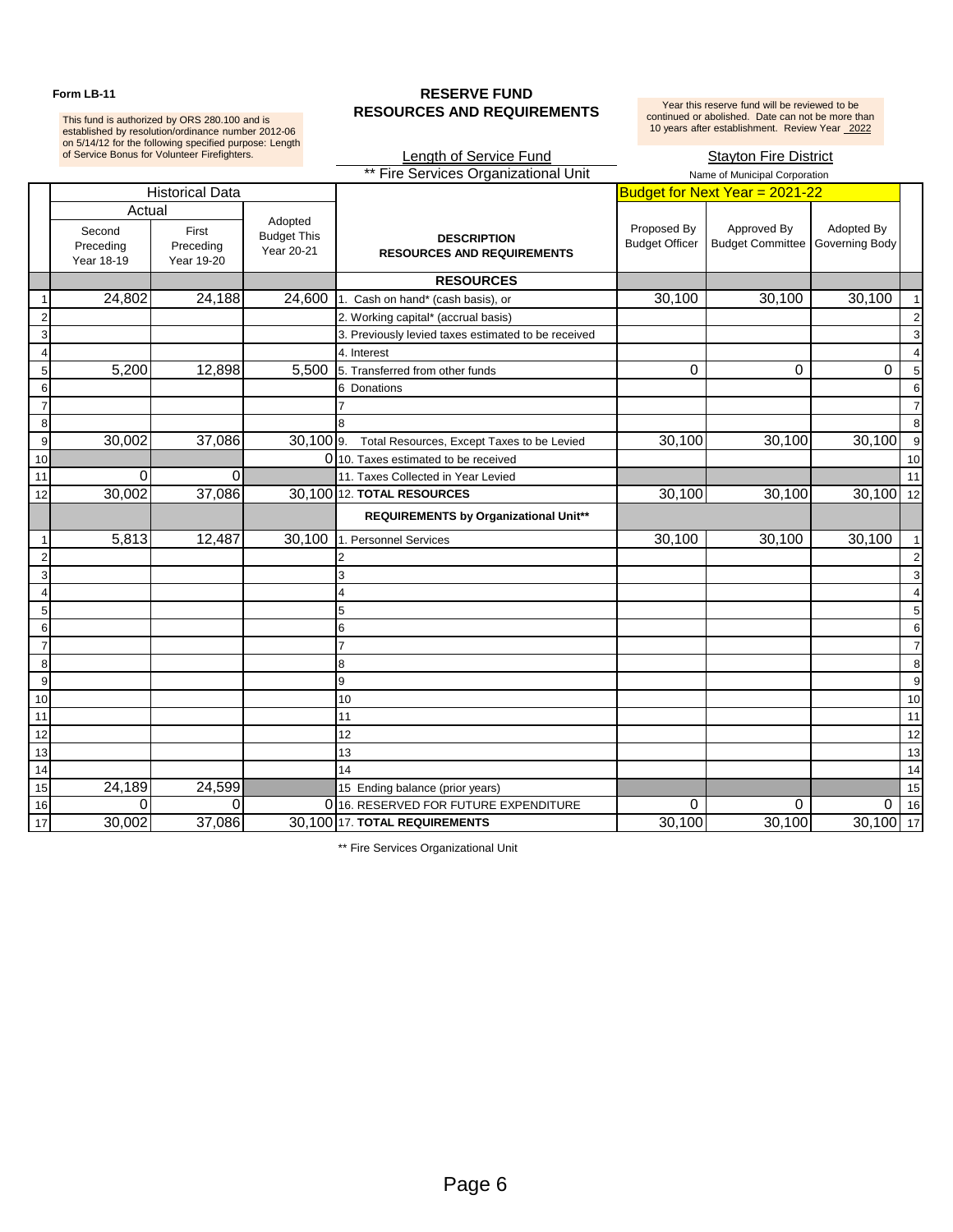This fund is authorized by ORS 280.100 and is established by resolution/ordinance number 2011-05 on 4/11/11 for the following specidied purpose: Building

### Form LB-11 **RESERVE FUND RESOURCES AND REQUIREMENTS**

Year this reserve fund will be reviewed to be continued or<br>abolished. Date can not be more than 10 years after<br>establishment. Review Year 2021

|                  | Construction and Land Acquisition.          |                                  | <b>Building Fund</b><br><b>Stayton Fire District</b> |                                                         |                                      |                                        |                                 |                |
|------------------|---------------------------------------------|----------------------------------|------------------------------------------------------|---------------------------------------------------------|--------------------------------------|----------------------------------------|---------------------------------|----------------|
|                  |                                             |                                  |                                                      | ** Fire Services Organizational Unit                    |                                      | Name of Municipal Corporation          |                                 |                |
|                  |                                             | <b>Historical Data</b>           |                                                      |                                                         |                                      | Budget for Next Year = 2021-22         |                                 |                |
|                  | Actual<br>Second<br>Preceding<br>Year 18-19 | First<br>Preceding<br>Year 19-20 | Adopted<br><b>Budget This</b><br>Year 20-21          | <b>DESCRIPTION</b><br><b>RESOURCES AND REQUIREMENTS</b> | Proposed By<br><b>Budget Officer</b> | Approved By<br><b>Budget Committee</b> | Adopted By<br>Governing<br>Body |                |
|                  |                                             |                                  |                                                      | <b>RESOURCES</b>                                        |                                      |                                        |                                 |                |
|                  | 27,382                                      | 22,929                           | 54,929                                               | 1. Cash on hand* (cash basis), or                       | 88,035                               | 88,035                                 | 88,035                          | $\mathbf 1$    |
|                  |                                             |                                  |                                                      | 2. Working capital* (accrual basis)                     |                                      |                                        |                                 | $\overline{2}$ |
| 3                |                                             |                                  |                                                      | 3. Previously levied taxes estimated to be received     |                                      |                                        |                                 | 3              |
| $\overline{4}$   |                                             |                                  |                                                      | 4. Interest                                             |                                      |                                        |                                 | $\overline{4}$ |
| 5                | 23,000                                      | 32,000                           | 30,000                                               | 5. Transferred from other funds                         | 12,000                               | 12,000                                 | 12,000                          | 5              |
| 6                | 4274                                        |                                  |                                                      | 6<br>Donations                                          |                                      |                                        |                                 | 6              |
| $\overline{7}$   |                                             |                                  |                                                      |                                                         |                                      |                                        |                                 | $\overline{7}$ |
| 8                |                                             |                                  |                                                      |                                                         |                                      |                                        |                                 | 8              |
| 9                | 54,656                                      | 54,929                           | $84,929$ 9.                                          | Total Resources, Except Taxes to be Levied              | 100,035                              | 100,035                                | 100,035                         | 9              |
| 10               |                                             |                                  |                                                      | 0110. Taxes estimated to be received                    |                                      |                                        |                                 | 10             |
| 11               | $\Omega$                                    | $\Omega$                         |                                                      | 11. Taxes Collected in Year Levied                      |                                      |                                        |                                 | 11             |
| 12               | 54,656                                      | 54,929                           |                                                      | 84,929 12. TOTAL RESOURCES                              | 100,035                              | 100,035                                | $100,035$ 12                    |                |
|                  |                                             |                                  |                                                      | REQUIREMENTS by Organizational Unit**                   |                                      |                                        |                                 |                |
|                  | 31,727                                      | $\mathbf 0$                      | 84,929                                               | 1. Capital Outlay                                       | 100,035                              | 100,035                                | 100,035                         | $\overline{1}$ |
| $\overline{c}$   |                                             |                                  |                                                      |                                                         |                                      |                                        |                                 | $\overline{2}$ |
| 3                |                                             |                                  |                                                      | 3                                                       |                                      |                                        |                                 | 3              |
| $\overline{4}$   |                                             |                                  |                                                      | 4                                                       |                                      |                                        |                                 | $\overline{4}$ |
| $\overline{5}$   |                                             |                                  |                                                      | 5                                                       |                                      |                                        |                                 | 5              |
| $\,6$            |                                             |                                  |                                                      | 6                                                       |                                      |                                        |                                 | 6              |
| $\overline{7}$   |                                             |                                  |                                                      | 7                                                       |                                      |                                        |                                 | $\overline{7}$ |
| 8                |                                             |                                  |                                                      | 8                                                       |                                      |                                        |                                 | 8              |
| $\boldsymbol{9}$ |                                             |                                  |                                                      | 9                                                       |                                      |                                        |                                 | 9              |
| 10               |                                             |                                  |                                                      | 10                                                      |                                      |                                        |                                 | 10             |
| 11               |                                             |                                  |                                                      | 11                                                      |                                      |                                        |                                 | 11             |
| 12               |                                             |                                  |                                                      | 12                                                      |                                      |                                        |                                 | 12             |
| 13               |                                             |                                  |                                                      | 13                                                      |                                      |                                        |                                 | 13             |
| 14               |                                             |                                  |                                                      | 14                                                      |                                      |                                        |                                 | 14             |
| 15               | 22,929                                      | 54,929                           |                                                      | 15 Ending balance (prior years)                         |                                      |                                        |                                 | 15             |
| 16               |                                             |                                  |                                                      | 0 16. RESERVED FOR FUTURE EXPENDITURE                   | $\Omega$                             | $\mathbf 0$                            | $\mathsf 0$                     | 16             |
| 17               | 54,656                                      | 54,929                           |                                                      | 84,929 17. TOTAL REQUIREMENTS                           | 100,035                              | 100,035                                | 100,035 17                      |                |
|                  |                                             |                                  |                                                      |                                                         |                                      |                                        |                                 |                |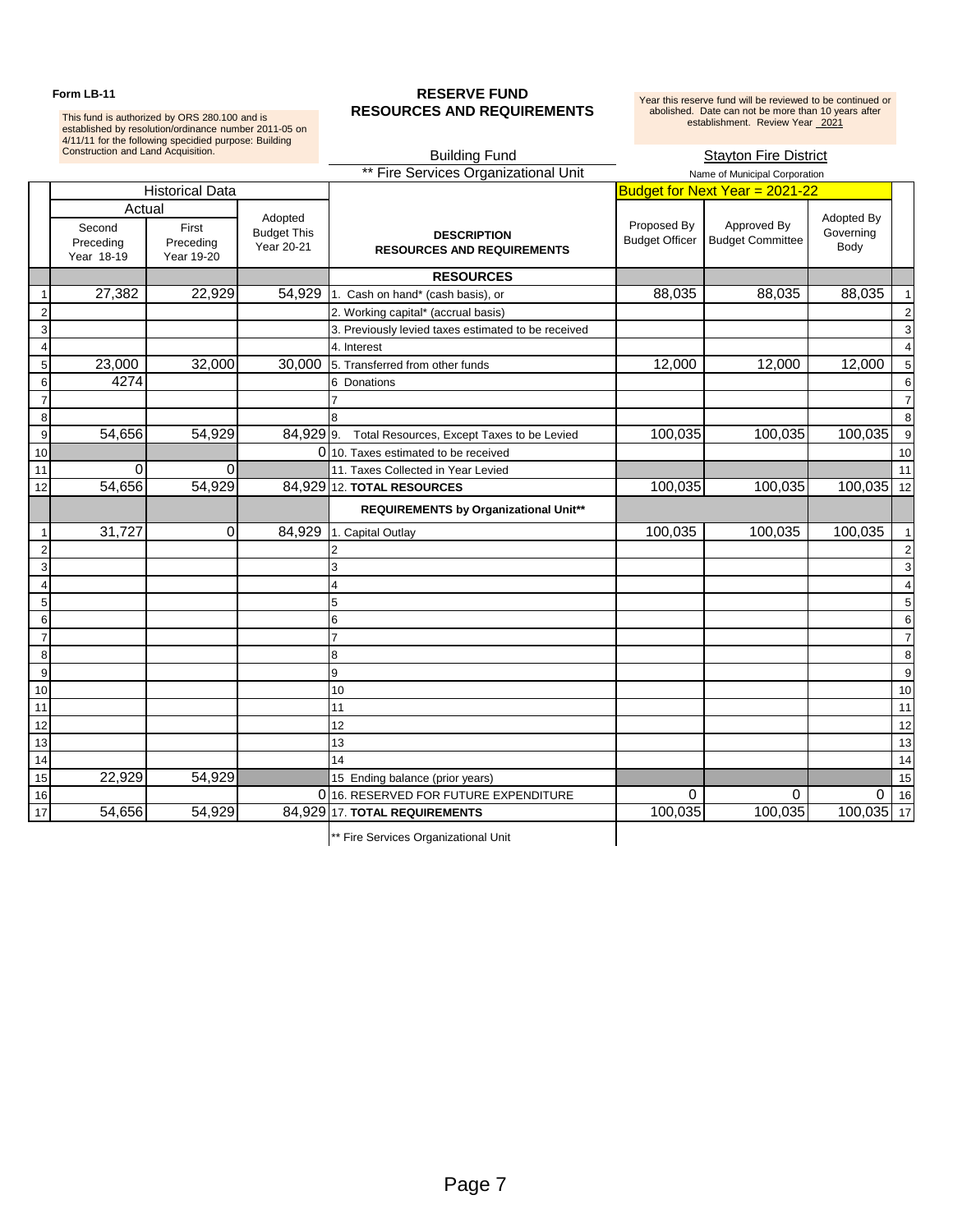This fund is established by resolution/ordinance number 2017-06 on 02/13/2017 for the following specidied purpose: Operational Equipment Acquisition

### Form LB-11 **RESERVE FUND RESOURCES AND REQUIREMENTS**

Year this reserve fund will be reviewed to be continued or abolished. Date can not be more than 10 years after establishment.<br>Review Year 2027

|                         |                                   |                                            |                                             | <b>Equipment Fund</b>                                   |                                      | <b>Stayton Fire District</b>              |                                 |                         |
|-------------------------|-----------------------------------|--------------------------------------------|---------------------------------------------|---------------------------------------------------------|--------------------------------------|-------------------------------------------|---------------------------------|-------------------------|
|                         |                                   |                                            |                                             | ** Fire Services Organizational Unit                    |                                      | Name of Municipal Corporation             |                                 |                         |
|                         |                                   | <b>Historical Data</b>                     |                                             |                                                         | Budget for Next Year = 2021-22       |                                           |                                 |                         |
|                         | Second<br>Preceding<br>Year 18-19 | Actual<br>First<br>Preceding<br>Year 19-20 | Adopted<br><b>Budget This</b><br>Year 20-21 | <b>DESCRIPTION</b><br><b>RESOURCES AND REQUIREMENTS</b> | Proposed By<br><b>Budget Officer</b> | Approved By<br><b>Budget</b><br>Committee | Adopted By<br>Governing<br>Body |                         |
|                         |                                   |                                            |                                             | <b>RESOURCES</b>                                        |                                      |                                           |                                 |                         |
|                         | 257,108                           | 277,108                                    | 328,222                                     | 1. Cash on hand* (cash basis), or                       | 375,810                              | 375,810                                   | 375,810                         | $\mathbf{1}$            |
| 2                       |                                   |                                            |                                             | 2. Working capital* (accrual basis)                     |                                      |                                           |                                 | $\overline{c}$          |
| 3                       |                                   |                                            |                                             | 3. Previously levied taxes estimated to be received     |                                      |                                           |                                 | 3                       |
| 4                       |                                   |                                            |                                             | 4. Interest                                             |                                      |                                           |                                 | $\overline{4}$          |
| 5                       | 20,000                            | 51,114                                     | 50,000                                      | 5. Transferred IN from other funds                      | 35,000                               | 35,000                                    | 35,000                          | 5                       |
| 6                       |                                   |                                            |                                             | 0 6. Donations                                          |                                      |                                           |                                 | 6                       |
| $\overline{7}$          |                                   |                                            |                                             |                                                         |                                      |                                           |                                 | 7                       |
| $\,8\,$                 |                                   |                                            |                                             |                                                         |                                      |                                           |                                 | 8                       |
| $\mathbf{9}$            | 277,108                           | 328,222                                    |                                             | 378,222 9. Total Resources, Except Taxes to be Levied   | 410,810                              | 410,810                                   | 410,810                         | 9                       |
| 10                      |                                   |                                            |                                             | 10. Taxes estimated to be received                      |                                      |                                           |                                 | 10                      |
| $11$                    | $\mathbf 0$                       | $\Omega$                                   |                                             | 11. Taxes Collected in Year Levied                      |                                      |                                           |                                 | 11                      |
| 12                      | 277,108                           | 328,222                                    |                                             | 378,222 12. TOTAL RESOURCES                             | 410,810                              | 410,810                                   | 410,810                         | 12                      |
|                         |                                   |                                            |                                             | <b>REQUIREMENTS by Organizational Unit**</b>            |                                      |                                           |                                 |                         |
| $\mathbf{1}$            | $\Omega$                          | $\Omega$                                   | 378,222                                     | 1. Capital Outlay                                       | 410,810                              | 410,810                                   | 410,810                         | $\mathbf{1}$            |
| $\overline{\mathbf{c}}$ |                                   |                                            |                                             |                                                         |                                      |                                           |                                 | $\overline{\mathbf{c}}$ |
| 3                       |                                   |                                            |                                             | 3                                                       |                                      |                                           |                                 | 3                       |
| 4                       |                                   |                                            |                                             |                                                         |                                      |                                           |                                 | 4                       |
| $\sqrt{5}$              |                                   |                                            |                                             | 5                                                       |                                      |                                           |                                 | 5                       |
| $\,6$                   |                                   |                                            |                                             | 6                                                       |                                      |                                           |                                 | 6                       |
| $\overline{7}$          |                                   |                                            |                                             |                                                         |                                      |                                           |                                 | $\overline{7}$          |
| $\,8\,$                 |                                   |                                            |                                             | 8                                                       |                                      |                                           |                                 | 8                       |
| $\overline{9}$          |                                   |                                            |                                             | 9                                                       |                                      |                                           |                                 | 9                       |
| 10                      |                                   |                                            |                                             | 10                                                      |                                      |                                           |                                 | 10                      |
| 11                      |                                   |                                            |                                             | 11                                                      |                                      |                                           |                                 | 11                      |
| 12                      |                                   |                                            |                                             | 12                                                      |                                      |                                           |                                 | 12                      |
| 13                      |                                   |                                            |                                             | 13                                                      |                                      |                                           |                                 | 13                      |
| 14                      |                                   |                                            |                                             | 14                                                      |                                      |                                           |                                 | 14                      |
| 15                      |                                   |                                            |                                             | 15 Ending balance (prior years)                         |                                      |                                           |                                 | 15                      |
| 16                      | 277,108                           | 328,222                                    |                                             | 16. RESERVED FOR FUTURE EXPENDITURE                     |                                      |                                           |                                 | 16                      |
| 17                      | 277,108                           | 328,222                                    |                                             | 378,222 17. TOTAL REQUIREMENTS                          | 410,810                              | 410,810                                   | 410,810                         | 17                      |
|                         |                                   |                                            |                                             | ** Fire Services Organizational Unit                    |                                      |                                           |                                 |                         |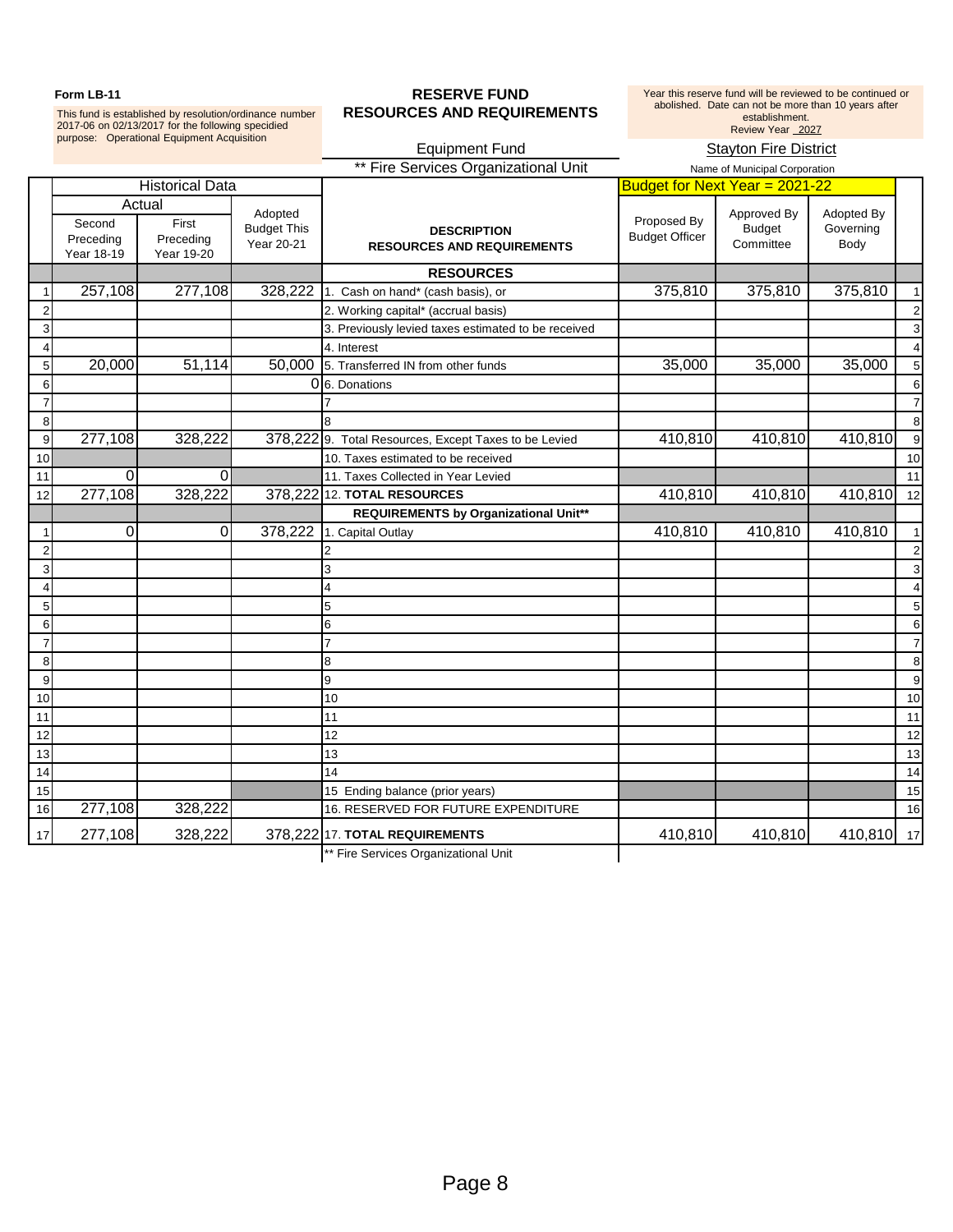This fund is authorized by ORS 280.100 and is established by resolution number 2013-04 on 6/10/2013 for the following specified purpose:

### Form LB-11 **RESERVE FUND RESOURCES AND REQUIREMENTS**

Year this reserve fund will be reviewed to be continued or<br>abolished. Date can not be more than 10 years after<br>establishment. Review Year 2023

|                         |                                             | <b>Reserve Funds for Personnel Services Expenses</b> |                                             | Personnel Reserve Fund<br><b>Stayton Fire District</b>  |                                      |                                           |                              |                |
|-------------------------|---------------------------------------------|------------------------------------------------------|---------------------------------------------|---------------------------------------------------------|--------------------------------------|-------------------------------------------|------------------------------|----------------|
|                         |                                             |                                                      |                                             | ** Fire Services Organizational Unit                    |                                      | Name of Municipal Corporation             |                              |                |
|                         |                                             | <b>Historical Data</b>                               |                                             |                                                         | Budget for Next Year = 2021-22       |                                           |                              |                |
|                         | Actual<br>Second<br>Preceding<br>Year 18-19 | First<br>Preceding<br>Year 19-20                     | Adopted<br><b>Budget This</b><br>Year 20-21 | <b>DESCRIPTION</b><br><b>RESOURCES AND REQUIREMENTS</b> | Proposed By<br><b>Budget Officer</b> | Approved By<br><b>Budget</b><br>Committee | Adopted By<br>Governing Body |                |
|                         |                                             |                                                      |                                             | <b>RESOURCES</b>                                        |                                      |                                           |                              |                |
|                         | 30,685                                      | 45,685                                               | 100,685                                     | 1. Cash on hand* (cash basis), or                       | 143,016                              | 143,016                                   | 143,016                      |                |
|                         |                                             |                                                      |                                             | 2. Working capital* (accrual basis)                     |                                      |                                           |                              |                |
| $\overline{3}$          |                                             |                                                      |                                             | 3. Previously levied taxes estimated to be received     |                                      |                                           |                              |                |
| $\overline{4}$          |                                             |                                                      |                                             | 4. Interest                                             |                                      |                                           |                              |                |
| $\overline{5}$          | 15,000                                      | 55,000                                               | 53,500                                      | 5. Transferred from other funds                         | 63,200                               | 63,200                                    | 63,200                       | $\epsilon$     |
| $\frac{6}{7}$           |                                             |                                                      |                                             | 6 Donations                                             |                                      |                                           |                              | $\epsilon$     |
|                         |                                             |                                                      |                                             |                                                         |                                      |                                           |                              | -7             |
| $\overline{\mathbf{8}}$ |                                             |                                                      |                                             |                                                         |                                      |                                           |                              | $\epsilon$     |
| $\overline{9}$          | 45,685                                      | 100,685                                              |                                             | 154, 185 9. Total Resources, Except Taxes to be Levied  | 206,216                              | 206,216                                   | 206,216                      | ્ડ             |
| $\frac{10}{11}$         |                                             |                                                      |                                             | 0 10. Taxes estimated to be received                    |                                      |                                           |                              | 1 <sup>1</sup> |
|                         | 0                                           | 0                                                    |                                             | 11. Taxes Collected in Year Levied                      |                                      |                                           |                              | 11             |
| $\overline{12}$         | 45,685                                      | 100,685                                              |                                             | 154,185 12. TOTAL RESOURCES                             | 206,216                              | 206,216                                   | 206,216 12                   |                |
|                         |                                             |                                                      |                                             | REQUIREMENTS by Organizational Unit**                   |                                      |                                           |                              |                |
| $\overline{1}$          | 0                                           | 0                                                    | 154,185                                     | 1. Personnel Services                                   | 206,216                              | 206,216                                   | 206,216                      |                |
| $\overline{c}$          |                                             |                                                      |                                             | 2                                                       |                                      |                                           |                              |                |
| $\mathbf{3}$            |                                             |                                                      |                                             | 3                                                       |                                      |                                           |                              | é              |
| $\overline{4}$          |                                             |                                                      |                                             | 4                                                       |                                      |                                           |                              |                |
| $\sqrt{5}$              |                                             |                                                      |                                             | 5                                                       |                                      |                                           |                              | 5              |
| $\,6\,$                 |                                             |                                                      |                                             | 6                                                       |                                      |                                           |                              | $\epsilon$     |
| $\overline{7}$          |                                             |                                                      |                                             |                                                         |                                      |                                           |                              | $\overline{7}$ |
| $\overline{8}$          |                                             |                                                      |                                             | 8                                                       |                                      |                                           |                              | ξ              |
| $\overline{9}$          |                                             |                                                      |                                             | 9                                                       |                                      |                                           |                              | c)             |
| 10                      |                                             |                                                      |                                             | 10                                                      |                                      |                                           |                              | 10             |
| 11                      |                                             |                                                      |                                             | 11                                                      |                                      |                                           |                              | 11             |
| 12                      |                                             |                                                      |                                             | 12                                                      |                                      |                                           |                              | 12             |
| 13                      |                                             |                                                      |                                             | 13                                                      |                                      |                                           |                              | 13             |
| 14                      |                                             |                                                      |                                             | 14                                                      |                                      |                                           |                              | 14             |
| 15                      |                                             |                                                      |                                             | 15 Ending balance (prior years)                         |                                      |                                           |                              | 15             |
| 16                      | 45,685                                      | 100,685                                              |                                             | 0 16. RESERVED FOR FUTURE EXPENDITURE                   | 0                                    | 0                                         | 0                            | 16             |
| 17                      | 45,685                                      | 100,685                                              |                                             | 154,185 17. TOTAL REQUIREMENTS                          | 206,216                              | 206,216                                   | 206,216 17                   |                |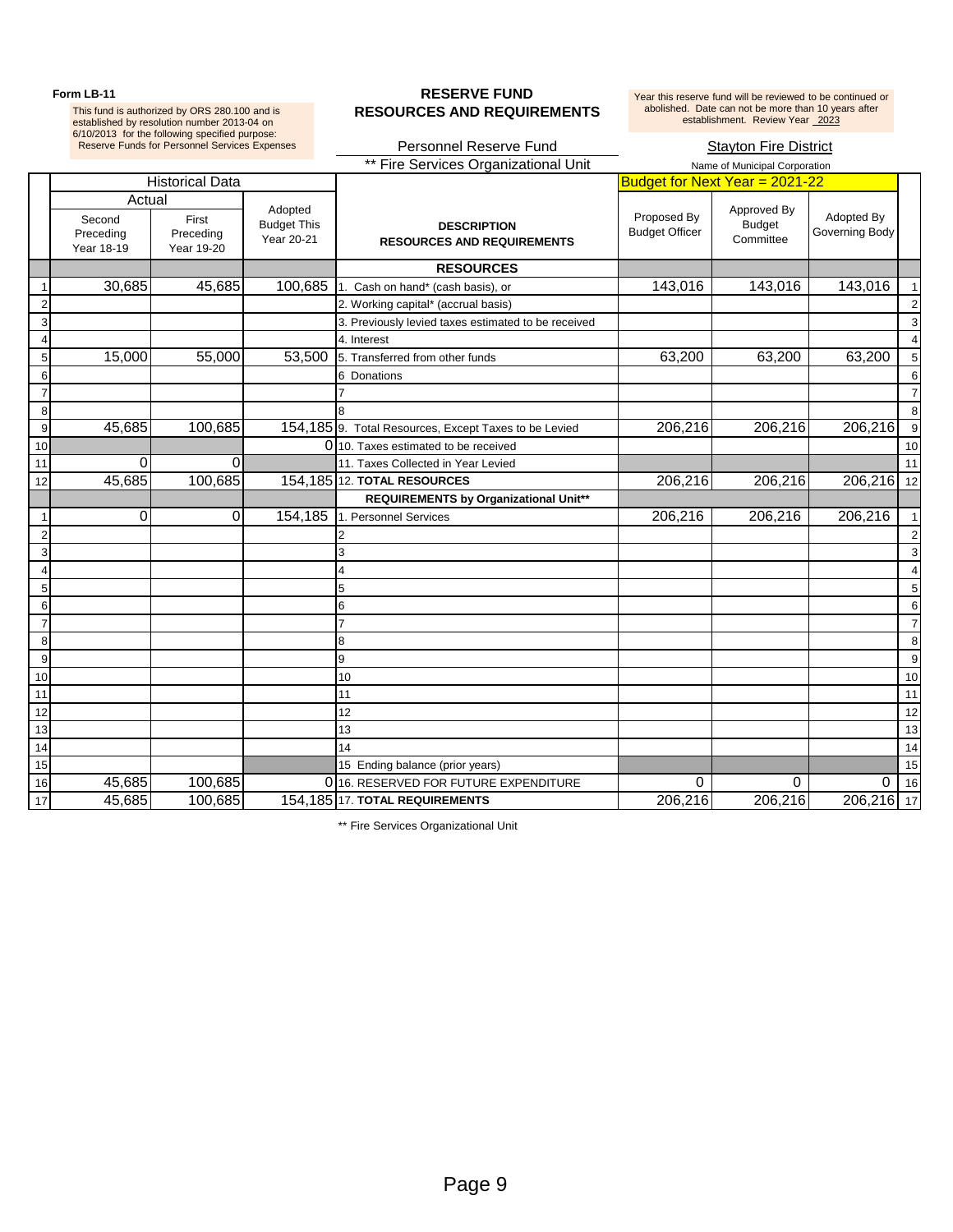This fund is authorized by ORS 280.100 and is established by resolution/ordinance number 1999-03 and renewed on 3/9/09 for the following specified purpose: Purchase rescue equipment

### Form LB-11 **RESERVE FUND RESOURCES AND REQUIREMENTS**

Year this reserve fund will be reviewed to be continued or abolished. Date can not be more than 10 years after establishment. Review Year 2029

### **Rescue Equipment Fund Stayton Fire District** \*\* Fire Services Organizational Unit Name of Municipal Corporation Historical Data **Budget for Next Year = 2021-22** Actual Second Preceding Year 18-19 First Preceding Year 19-20 **DESCRIPTION RESOURCES AND REQUIREMENTS RESOURCES** 2,258 2,258 2,258 1. Cash on hand\* (cash basis), or 2,358 2,358 2,358 2,358 2,358 2 2. Working capital\* (accrual basis) 2 3 3. Previously levied taxes estimated to be received 3 4 1 4. Interest 4 5 **5.** Transferred from other funds **5.** Transferred from other funds **5.** Transferred from other funds **5. 5** 6 0 0 0 6 Donations 6 7 7 7 8 8 8 9 2,258 2,258 2,258 9. Total Resources, Except Taxes to be Levied 2,358 2,358 2,358 9 10 10 10. Taxes estimated to be received 11 10 10 10. Taxes estimated to be received 11 10 10 10 11 11 12 11 1 0 0 0 11. Taxes Collected in Year Levied 2.258 2,358 2,358 2,358 2,358 2,358 2,358 2,358 12 2,258 2,258 2,258 12. **TOTAL RESOURCES** 2,358 2,358 2,358 12 **REQUIREMENTS by Organizational Unit\*\*** 1 0 0 0 2,258 1. Capital Outlay 2,358 2,358 2,358 2,358 1 2 2 2 3 3 3 4 4 4 5 5 5 6 6 6 7 7 7 8 8 8 Adopted Budget This Year 20-21 Proposed By Budget Officer Approved By Budget Committee Adopted By Governing Body

9 9 9 10 10 10 11 11 11 12 12 12 13 13 13 14 14 14 15 **15 Contract Contract Contract Contract Contract Contract Contract Contract Contract Contract Contract Contract Contract Contract Contract Contract Contract Contract Contract Contract Contract Contract Contract Contract** 16 2,258 2,258 0 16. RESERVED FOR FUTURE EXPENDITURE 0 0 0 0 0 16

17 2,258 2,258 2,258 17. **TOTAL REQUIREMENTS** 2,358 2,358 2,358 17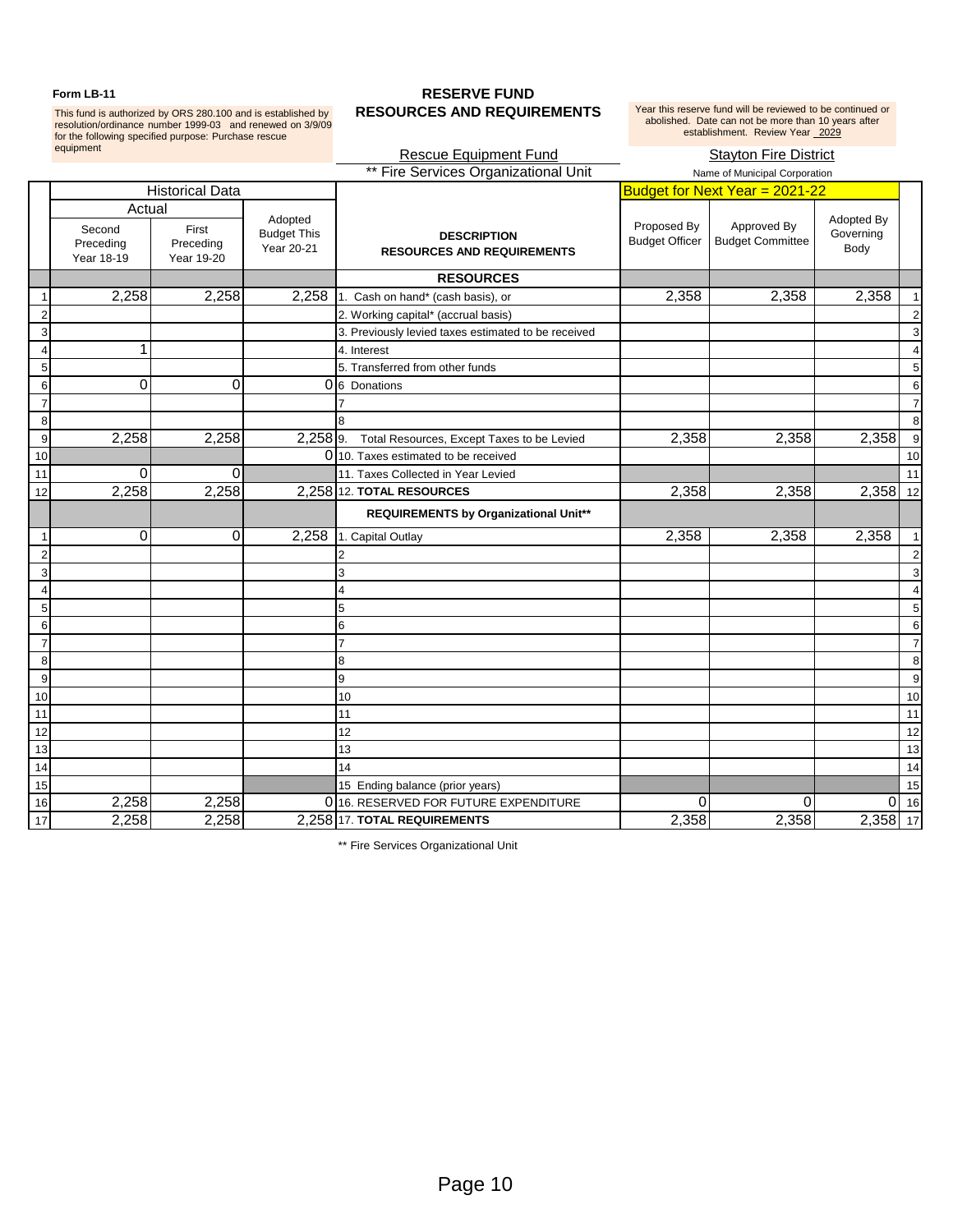# **FORM**

## **SPECIAL FUND RESOURCES AND REQUIREMENTS**

# Training Fund

**Stayton Fire District** 

|                |                                             |                                  |                                             | (Fund)                                                  |                                      | (Name of Municipal Corporation)           |                              |                         |
|----------------|---------------------------------------------|----------------------------------|---------------------------------------------|---------------------------------------------------------|--------------------------------------|-------------------------------------------|------------------------------|-------------------------|
|                |                                             | <b>Historical Data</b>           |                                             |                                                         | Budget for Next Year = 2021-22       |                                           |                              |                         |
|                | Actual<br>Second<br>Preceding<br>Year 18-19 | First<br>Preceding<br>Year 19-20 | Adopted<br><b>Budget This</b><br>Year 20-21 | <b>DESCRIPTION</b><br><b>RESOURCES AND REQUIREMENTS</b> | Proposed By<br><b>Budget Officer</b> | Approved By<br><b>Budget</b><br>Committee | Adopted By<br>Governing Body |                         |
|                |                                             |                                  |                                             | <b>RESOURCES</b>                                        |                                      |                                           |                              |                         |
| 1              | 9,195                                       | 5,775                            | 6.300                                       | 1. Cash on hand * (cash basis), or                      | 6.726                                | 6.726                                     | 6,726                        | $\overline{1}$          |
| 2              |                                             |                                  |                                             | 2. Working Capital (accrual basis)                      |                                      |                                           |                              | $\overline{\mathbf{c}}$ |
| 3              |                                             |                                  |                                             | 3. Previously levied taxes estimated to be received     |                                      |                                           |                              | 3                       |
| 4              |                                             |                                  |                                             | 4. Interest                                             |                                      |                                           |                              | $\overline{\mathbf{4}}$ |
| 5              |                                             |                                  |                                             | 5. Transferred IN, from other funds                     |                                      |                                           |                              | 5                       |
| 6              | 1,200                                       |                                  | 300                                         | Donations<br>6                                          | 300                                  | 300                                       | 300                          | 6                       |
| $\overline{7}$ |                                             | 6,028                            | 3,000                                       | 7 Misc Classes and Exercises                            | 2,000                                | 2,000                                     | 2,000                        | $\overline{7}$          |
| 8              |                                             |                                  |                                             |                                                         |                                      |                                           |                              | 8                       |
| 9              | 10,395                                      | 11,803                           | 9,600                                       | 9. Total Resources, except taxes to be levied           | 9,026                                | 9,026                                     | 9,026                        | 9                       |
| 10             |                                             |                                  | 0                                           | 10. Taxes estimated to be received                      |                                      |                                           |                              | 10                      |
| 11             | $\overline{0}$                              | $\Omega$                         |                                             | 11. Taxes collected in year levied                      |                                      |                                           |                              | 11                      |
| 12             | 10,395                                      | 11,803                           | 9,600                                       | 12. TOTAL RESOURCES                                     | 9,026                                | 9,026                                     | 9,026                        | 12                      |
|                |                                             |                                  |                                             | REQUIREMENTS by Organizational Unit**                   |                                      |                                           |                              |                         |
| 1              | 2,288                                       | 0                                | 3,000                                       | 1. Personnel Services                                   | 3,000                                | 3,000                                     | 3,000                        | $\overline{1}$          |
| $\overline{2}$ | 1,065                                       | 2,587                            | 3,000                                       | 2. Materials & Services                                 | 3,000                                | 3,000                                     | 3,000                        | $\overline{c}$          |
| 3              | 1,735                                       | 2,674                            | 3,600                                       | 3. Capital Outlay                                       | 3,026                                | 3,026                                     | 3,026                        | 3                       |
| Δ              |                                             |                                  |                                             |                                                         |                                      |                                           |                              | $\overline{4}$          |
| 5              |                                             |                                  |                                             |                                                         |                                      |                                           |                              | 5                       |
| 6              |                                             |                                  |                                             | 6                                                       |                                      |                                           |                              | 6                       |
| $\overline{7}$ |                                             |                                  |                                             |                                                         |                                      |                                           |                              | $\overline{7}$          |
| 8              |                                             |                                  |                                             | 8                                                       |                                      |                                           |                              | 8                       |
| 9              |                                             |                                  |                                             | 9                                                       |                                      |                                           |                              | 9                       |
| 10             |                                             |                                  |                                             | 10                                                      |                                      |                                           |                              | 10                      |
| 11             |                                             |                                  |                                             | 11                                                      |                                      |                                           |                              | 11                      |
| 12             |                                             |                                  |                                             | 12                                                      |                                      |                                           |                              | 12                      |
| 13             |                                             |                                  |                                             | 13                                                      |                                      |                                           |                              | 13                      |
| 14             |                                             |                                  |                                             | 14                                                      |                                      |                                           |                              | 14                      |
| 15             | 5,308                                       | 6,542                            |                                             | 15. Ending balance (prior years)                        |                                      |                                           |                              | 15                      |
| 16             |                                             |                                  |                                             | 16. UNAPPROPRIATED ENDING FUND BALANCE                  |                                      |                                           |                              | 16                      |
| 17             | 10,395                                      | 11,803                           |                                             | 9,600 17. TOTAL REQUIREMENTS                            | 9,026                                | 9,026                                     | 9,026                        | 17                      |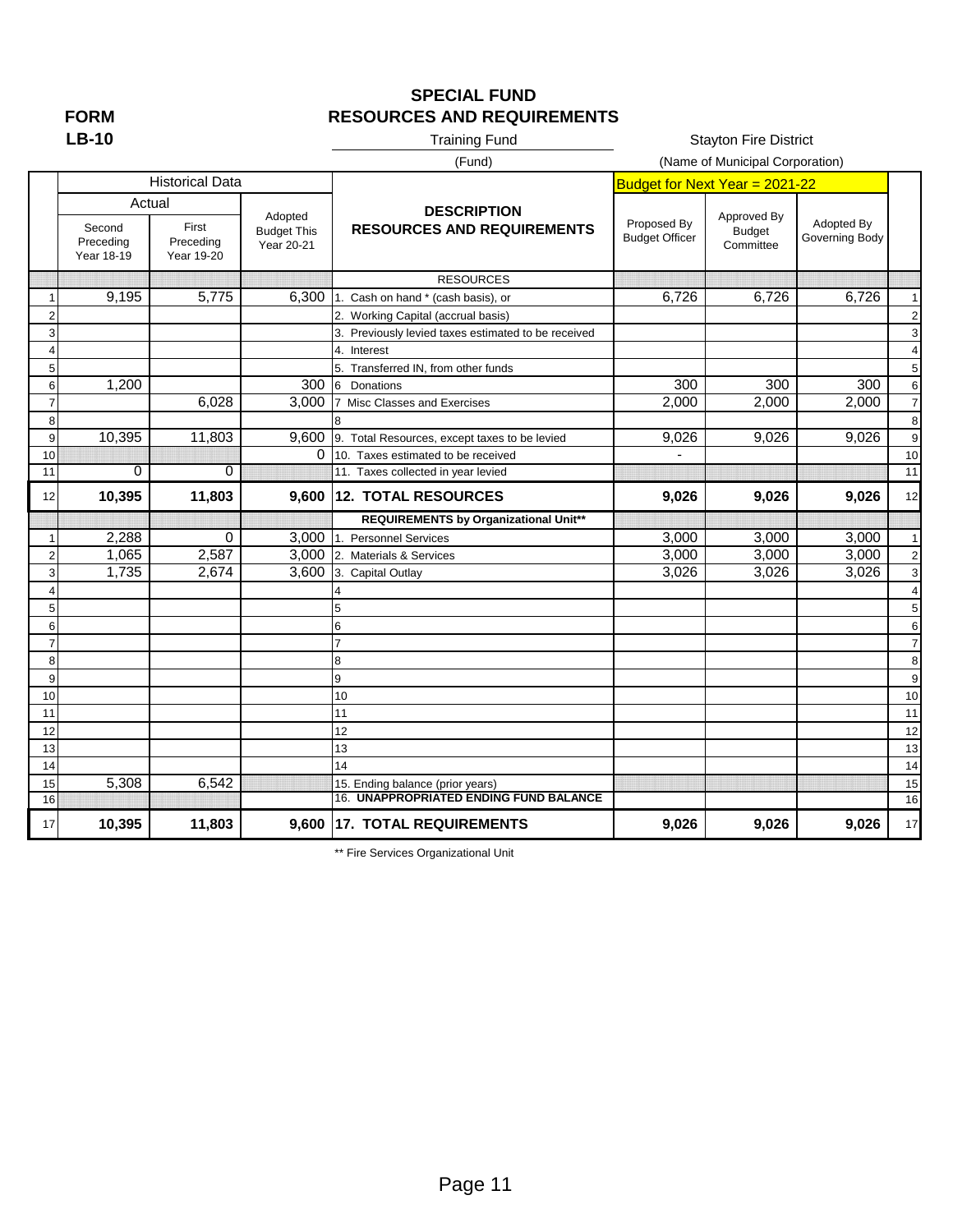**FORM LB-35**

### **BONDED DEBT Bond Debt Payments are for: RESOURCES AND REQUIREMENTS**  $\Box$  Revenue Bonds or

General Obligation Bonds

Debt Service Fund (Bond Series 2015) Stayton Fire District

Budget for Next Year = 2021-22 1 15,363 0 0 0 1. Beginning Cash on Hand (Cash Basis), or 0 0 0 0 0 1 2 2 2. Working Capital (Accrual Basis) 3 4,792 5,021 0 3 3. Previously Levied Taxes to be Received 4 4 Interest 2 4 Interest 2 4 A Interest 2 4 A Interest 2 4 A Interest 2 4 A Interest 2 4 A Interest 2 4 A Interest 5 5 5. Transferred from Other Funds 6 6 7 20,155 5,021 0 07. Total Resources, Except Taxes to be Levied 1 0 0 0 0 0 1 8 8 8. Taxes Estimated to be Received \* 9 207,372 229,050 9. Taxes Collected in Year Levied **10 227,526 234,071 0 0 0 0 10 10. TOTAL RESOURCES** Bond Issue Budgeted Payment Date 1 219,736 230,572 1. 2015 06-15-2020 1. 0 0 0 0 1 2 2 2 3 3 3 4 219,736 230,572 0|4. Total Principal 0| 0| 0| Bond Issue Budgeted Payment Date 5 3,895 4,073 5 2015 12-15-20 9 0 0 5 6 3,895 6. 6. 6-15-21 0 0 0 6. 7 7 7 8 7,790 4,073 0 8. Total Interest 0 0 0 8 Bond Issue **Projected Payment Date** 9 9 9 10 10 10 11 11 11 12 Inding balance (prior years) and the contract of the contract of the contract of the contract of the contract of the contract of the contract of the contract of the contract of the contract of the contract of the contra 13 13 13 **Total Unappropriated Ending Fund Balance** 14 14 14. Loan Repayment to Fund Bond Principal Payments 4**. Total Principal** Bond Interest Payments 8**. Total Interest** Unappropriated Balance for Following Year By **Requirements** 6 Proposed By Budget Officer Approved By .<br>Budget **Committee** Adopted By Governing Body Second Preceding Year 18-19 First Preceding Year 19-20 **Resources** 4. Interest (Fund) (Name of Municipal Corporation) Historical Data **DESCRIPTION OF RESOURCES AND REQUIREMENTS Actual** Adopted Budget This Year 20-21

150-504-035 (Rev 01-13)

**16 227,526 234,645 0 0 0 0 16 16. TOTAL REQUIREMENTS** \*If this form is used for revenue bonds, property tax resources may not be included.

15 | International Letter Management of the United States of the United States of the United States of the United States of the United States of the United States of the United States of the United States of the United Sta